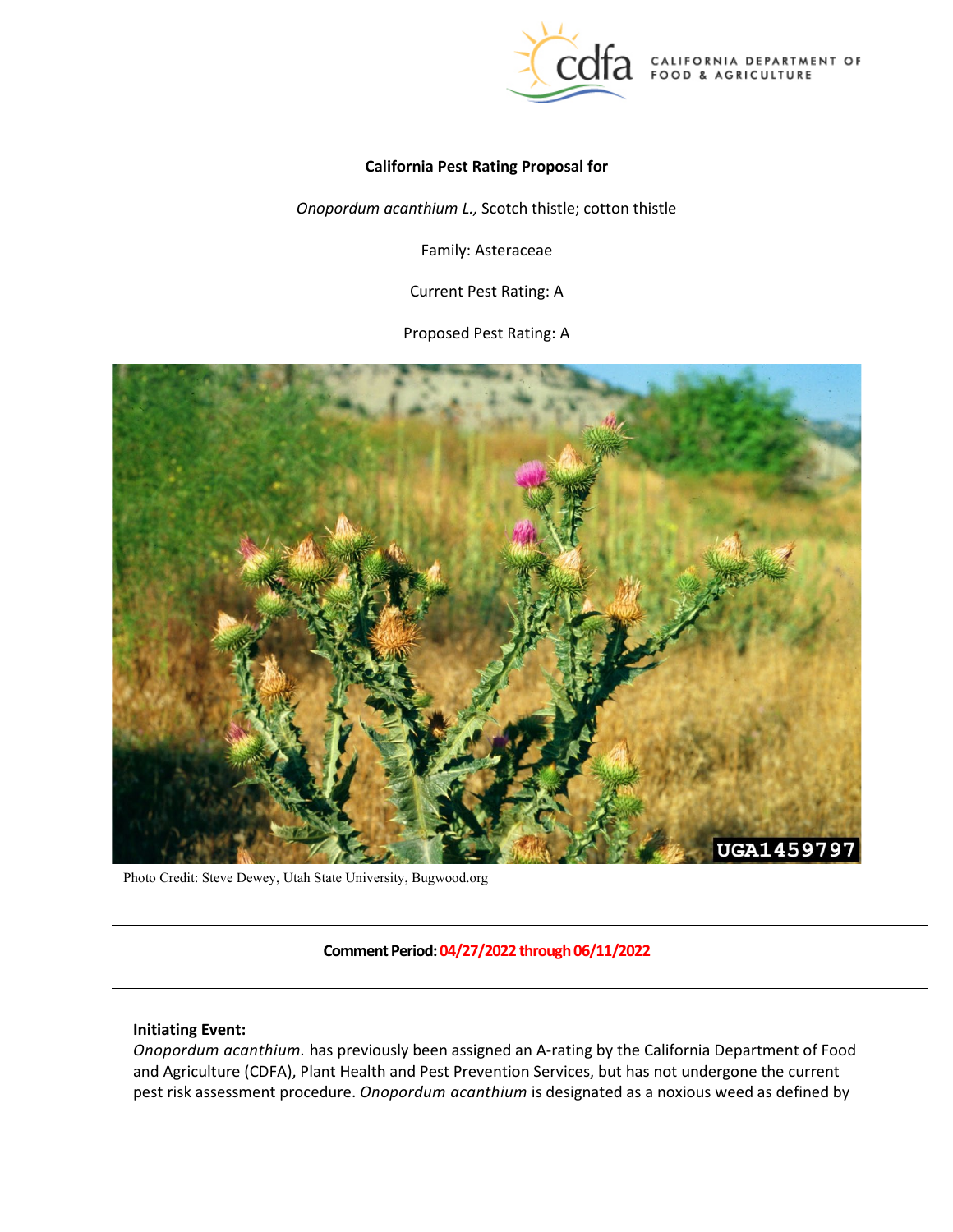

the California Food and Agricultural Code (FAC) Section 5004 and is listed in Title 3, California Code of Regulations (CCR), Section 4500.

# **History & Status:**

 *Onopordum acanthium* is a biennial thistle plant. During the first year of growth, the plant produces a large rosette of spiny leaves. The plant matures in the second year, developing a large and fleshy taproot and erect, branched, woody, ridged stems that can grow to 4 meters in height (Keil, 2006). triangular lobes, and are conspicuously spiny. Leaves and stems are usually covered with silvery-white approximately 20 mm in diameter excluding the spines on the tips of the bracts. The one-seeded achene fruits are 4-6 mm long, grayish brown with black streaking, and prominently transversely wrinkled. The ring. Plants die after seed maturation, but the upright dry stems can persist for up to two years Mature plant leaves are somewhat rectangular, up to approximately 1 meter long, with 8-10 pairs of hairs that give the plant a greyish appearance. Flowering is extensive in the second year. The flowers are purple or sometimes white, with corollas 22-25 mm long. The flowering heads are spheric and fruits initially bear a pappus of minutely barbed pink to reddish bristles at the apex, which falls off as a (DiTomaso and Keyser, 2013).

### **Worldwide Distribution**

 *Onopodium acanthium* is native to middle, eastern, southeastern, and southwestern regions of [Europe,](https://en.wikipedia.org/wiki/Europe) the Canary Islands, northern [Africa,](https://en.wikipedia.org/wiki/Africa) th[e Caucasus,](https://en.wikipedia.org/wiki/Caucasus) and southwest and centra[l Asia,](https://en.wikipedia.org/wiki/Asia) including parts of the provinces of Québec, Nova Scotia, Ontario, New Brunswick, and British Columbia. In the United States it is reported as naturalized in areas of the states of Connecticut, Indiana, Massachusetts, Michigan, New Jersey, New York, Ohio, Pennsylvania, Rhode Island, Vermont, West Virginia, Illinois, Iowa, Kansas, Minnesota, Missouri, Nebraska, Oklahoma, Wisconsin, Colorado, Idaho, Montana, Oregon, Washington, Indian subcontinent. The species has become naturalized in temperate Asia, Australia, New Zealand, northern Europe, South America (Argentina, Chile, Uruguay), and North America, including the Canadian Wyoming, Alabama, Delaware, Florida, Kentucky, Maryland, Virginia, New Mexico, Texas, Arizona, California, Nevada, and Utah (Keil, 2006; USDA/GRIN, 2022; CABI, 2021).

# **Official Control:**

 prevent the introduction and spread of noxious weeds. The species has a long history of official control *Onopordum acanthium* is listed on CCR Section 4500 as a noxious weed defined by California FAC Section 5004. The Department is mandated by California FAC, Division 1, Chapter 3, Section 403 to under California noxious weed legislation dating back into the 1800's because it can severely degrade rangelands.

 *Onopordum acanthium* and all other species of the genus *Onopordum* are listed as prohibited noxious California (Title 7, Code of Federal Regulations, Section 201.16[b]). weed seeds with no tolerances allowed in seed lots offered for sale, planting, or distribution in California (CCR Section 3855), and are prohibited from interstate shipments of agricultural commodities into

 *Onopordum acanthium* is listed as a noxious weed and as a prohibited noxious weed seed in the states of Arizona, California, Colorado, Idaho, Nebraska, Nevada, Oklahoma, Utah, and Wyoming (NPB, 2020;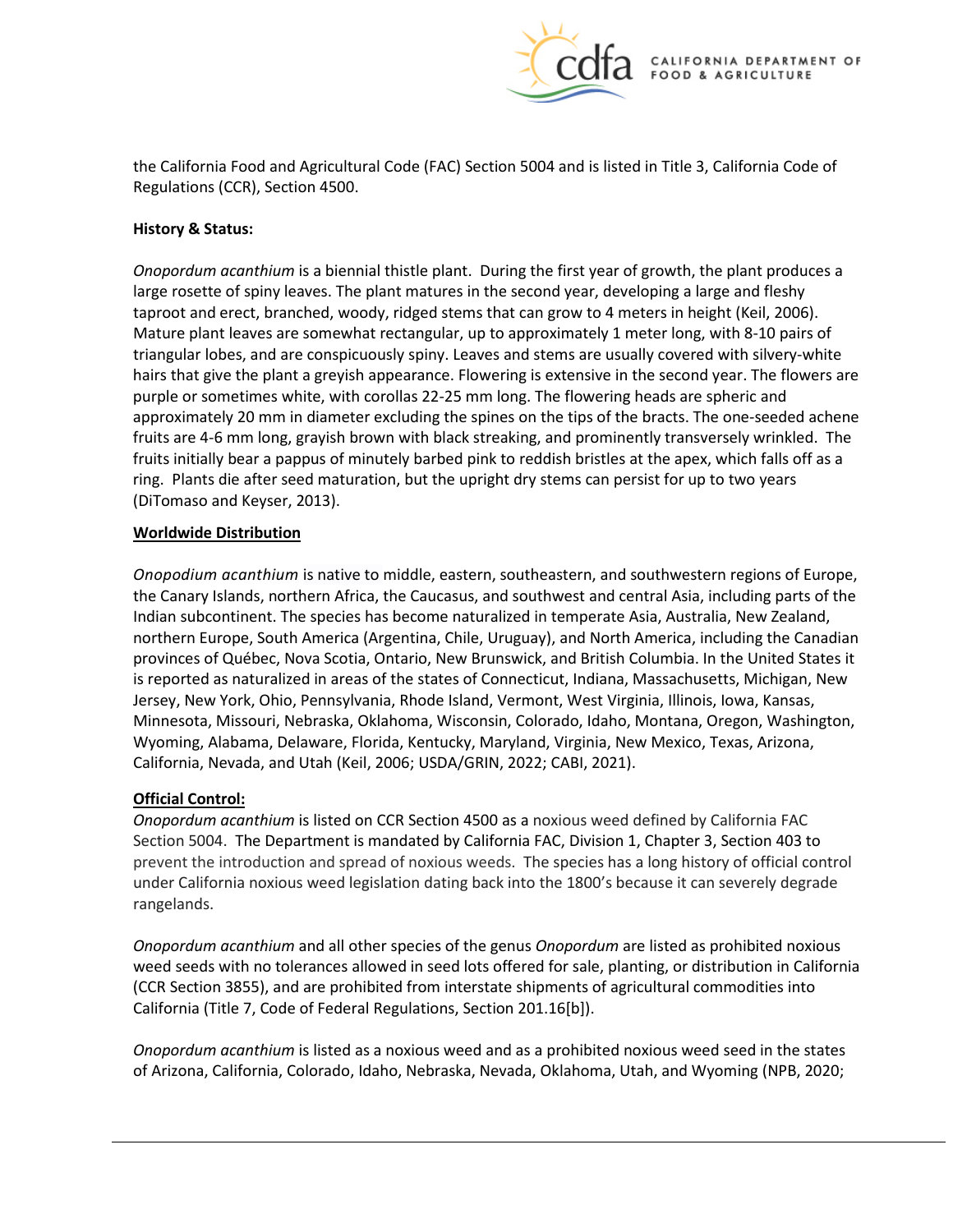

 USDA/AMS, 2022). Agricultural seed shipments into these states that are contaminated with seeds of *Onopordum acanthium* are subject to quarantine or other regulatory actions (NPB, 2020).

 Diego counties. **California Distribution:** *Onopordum acanthium* occurs in numerous northern and eastern counties of California, and in more limited areas of the Central Valley and the Coast Ranges from Humboldt to San

 **California Interceptions**: Since 2003, there have been approximately 300 interceptions of *Onopordum*  and the Truckee Border Inspection Station (35 interceptions) (CDFA/PDR Database, 2022). Seeds of the resulting in a stop-sale order, and in feed grain shipments into the state. *acanthium* in agricultural shipments (primarily in alfalfa hay) at the California Border Inspection Stations. Most of these interceptions occurred at the Alturas Border Inspection Stations (over 230 interceptions) species have also been found in a commercial seed lot of radish seed offered for sale in California,

### **Consequences of Introduction**

# **1)** Climate/Host Interaction: Score is High (3)

 *Onopordum acanthium* is described as low-water tolerant and occurring at elevations between 1,280-2,030 meters above sea level (CalFlora, 2022). It is described as occurring in disturbed areas such as roads, trails, rangelands, gravel pits, pastures, forest clearings and abandoned croplands. It is also described as occurring in natural areas such as river and stream corridors. DiTomaso and Keyser, (2013) state that *Onopordum acanthium* is best suited to areas with high soil moisture during germination periods.

-Low (1) Not likely to establish in California; or likely to establish in very limited areas

- Medium (2) may be able to establish in a larger but limited part of California

 **- High (3) likely to establish a widespread distribution in California** 

# **2) Known Pest Host Range:** Score is **High (3)**

*Onopordum acanthium* can occur wherever general ecological conditions exist that are conducive to its survival.

- Low (1) has a very limited host range
- Medium (2) has a moderate host range
- **- High (3) has a wide host range**

# **3) Pest Dispersal Potential:** Score is **High (3)**

 *Onopordum acanthium* flowering heads can produce up to 400 seeds each, with mature plants producing up to 50,000 seeds (Qaderi *et al,* 2002).

 *Onopordum acanthium* seeds can disperse long distances by high winds, in contaminated soil, gravel, crop seed, and flood waters, on vehicles and farm machinery, and in animal feed (Cavers *et al*, 2011). *Onopordum acanthium* seeds have been recorded on animal fleece and to be viable after digestion by sheep and possibly birds (Shuster and Prather, 2003). Fruiting heads and other spiny plant parts can contaminate hay (DiTomaso and Keyser, 2013).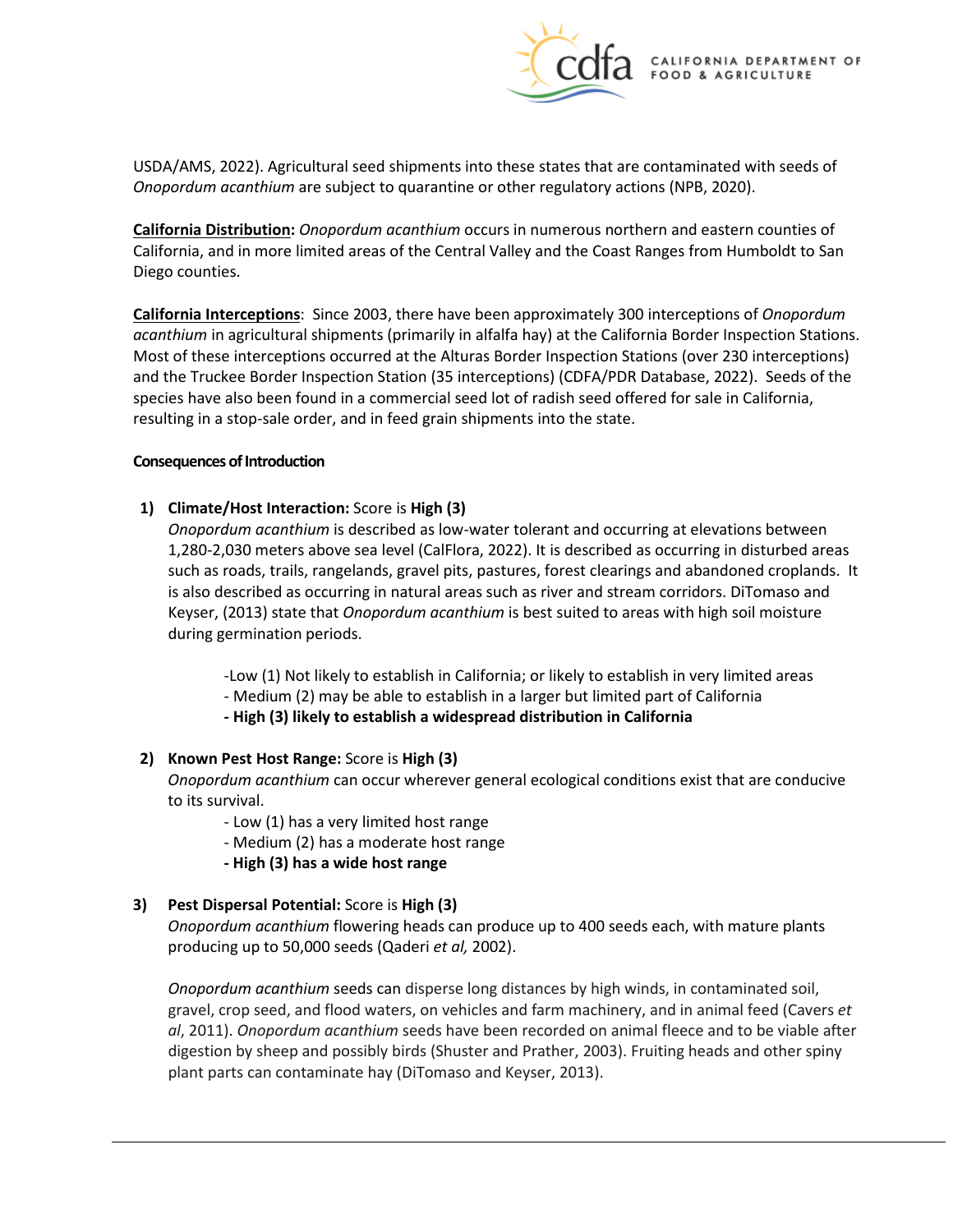

 *Onopordum acanthium* seed dispersal occurs locally over several months due to a lengthy flowering banks (Qaderi *et al*, 2002). Studies have shown variable seed dormancy periods due to localized conditions at the time of dispersal, such as soil type, seed depth, soil temperature, and moisture Qaderi *et al*, 2002). and seed maturation period, and over multiple years due to long periods of seed viability in seed content, leading to intermittent patterns of germination and seedling emergence (CABI, 2021;

- Low (1) does not have high reproductive or dispersal potential
- Medium (2) has either high reproductive or dispersal potential
- **- High (3) has both high reproduction and dispersal potential**

# **4) Economic Impact:** Score is **High (3)**

 rangelands. The sharp spines can deter livestock and wildlife grazing. Dense stands can create a *Onopordum acanthium* competes with, and decreases, desirable forage in infested pastures and natural barrier that prevents animals from moving between grazing sites (Shuster and Prather, 2003). Lengthy seed bank persistence can lead to difficulties with management and/or control in infested areas.

 Due to the existing noxious weed and prohibited weed seed status of *Onopordum acanthium*, infested agricultural shipments are subject to loss of marketability or quarantine.

- **A. The pest could lower crop yield.**
- **B. The pest could lower crop value (includes increasing crop production costs).**
- **C. The pest could trigger the loss of markets (includes quarantines).**
- **D. The pest could negatively change normal cultural practices.**
- E. The pest can vector, or is vectored, by another pestiferous organism.
- **F. The organism is injurious or poisonous to agriculturally important animals.**
- G. The organism can interfere with the delivery or supply of water for agricultural uses.

Economic Impact:

- Low (1) causes 0 or 1 of these impacts
- Medium (2) causes 2 of these impacts
- **- High (3) causes 3 or more of these impacts**

# **5) Environmental Impact:** Score is **High (3)**

 The environmental impact of *Onopordum acanthium* is high due to the potential displacement of native forage species, the degredation of native species' habitats, and the intensive control mechanisms (physical, chemical, and biological) required to eradicate or control this species (Cavers *et al*, 2011).

- **A. The pest could have a significant environmental impact such as lowering biodiversity, disrupting natural communities, or changing ecosystem processes.**
- **B. The pest could directly affect threatened or endangered species.**
- C. **The pest could impact threatened or endangered species by disrupting critical habitats.**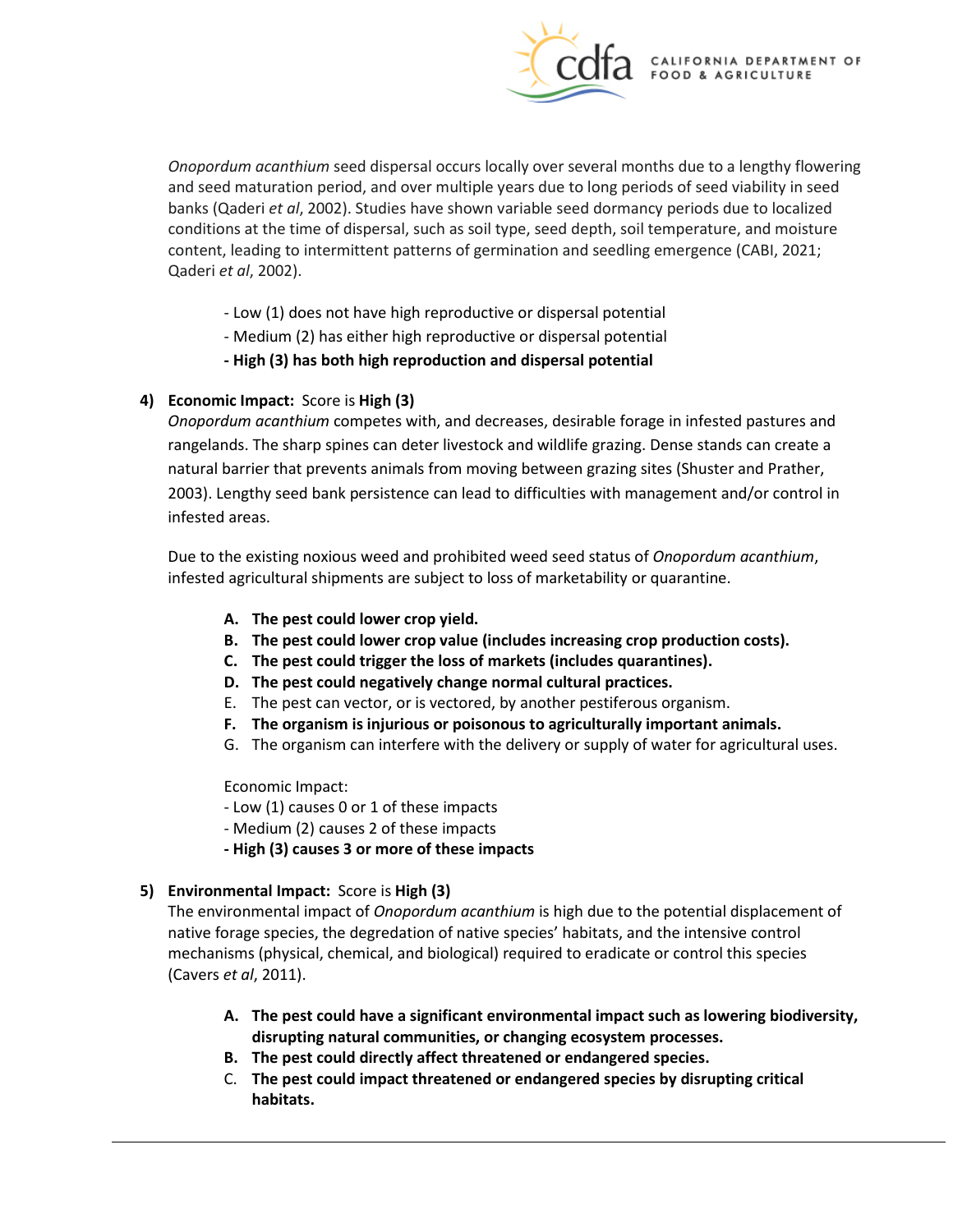

- **D. The pest could trigger additional official or private treatment programs.**
- **E. The pest significantly impacts cultural practices, home/urban gardening or ornamental plantings.**

Environmental Impact:

- Low (1) causes none of the above to occur
- Medium (2) causes one of the above to occur
- **- High (3) causes two or more of the above to occur**

 Consequences of introduction to California for *Onopordum acanthium* **High (15)** 

 $Low = 5-8$  points Medium = 9-12 points **High = 13-15 points** 

# **1) Post Entry Distribution and Survey Information**: Score is **Medium (2)**

 The CalFlora, CCH and CDFA PDR Databases contain many records for the species from the northeastern counties of California and more sporadic localities in western and central California, dating back to 1958 in Modoc, Lassen, and Lake counties (CalFlora, 2022; CCH, 2022; CDFA PDR Database, 2022).

-Not established (0) Pest never detected in California or known only from incursions. -Low (-1) Pest has a localized distribution in California or is established in one suitable climate/host area (region).

 **-Medium (-2) Pest is widespread in California but not fully established in the endangered area, or pest established in two contiguous suitable climate/host areas.** 

 than two contiguous or non-contiguous suitable climate/host areas. -High (-3) Pest has fully established in the endangered area, or pest is reported in more

# **7) Final Score: High (15-2=13)**

# **Conclusion and Rating Justification:**

 interstate shipments and controlling the movement of *Onopordum acanthium* in other states, and recommended. The species has a long history of official control in California because it can severely degrade rangeland habitats. Due to the High score of this analysis, the existing state noxious weed restrictions regulating to prevent the spread of *Onopordum acanthium* to new areas within California, an A-rating is

# **Uncertainty:**

 state. Because of the long history of occurrence of the species in California and elsewhere in the western United States, there is little uncertainty about its risks to agriculture and the environment of the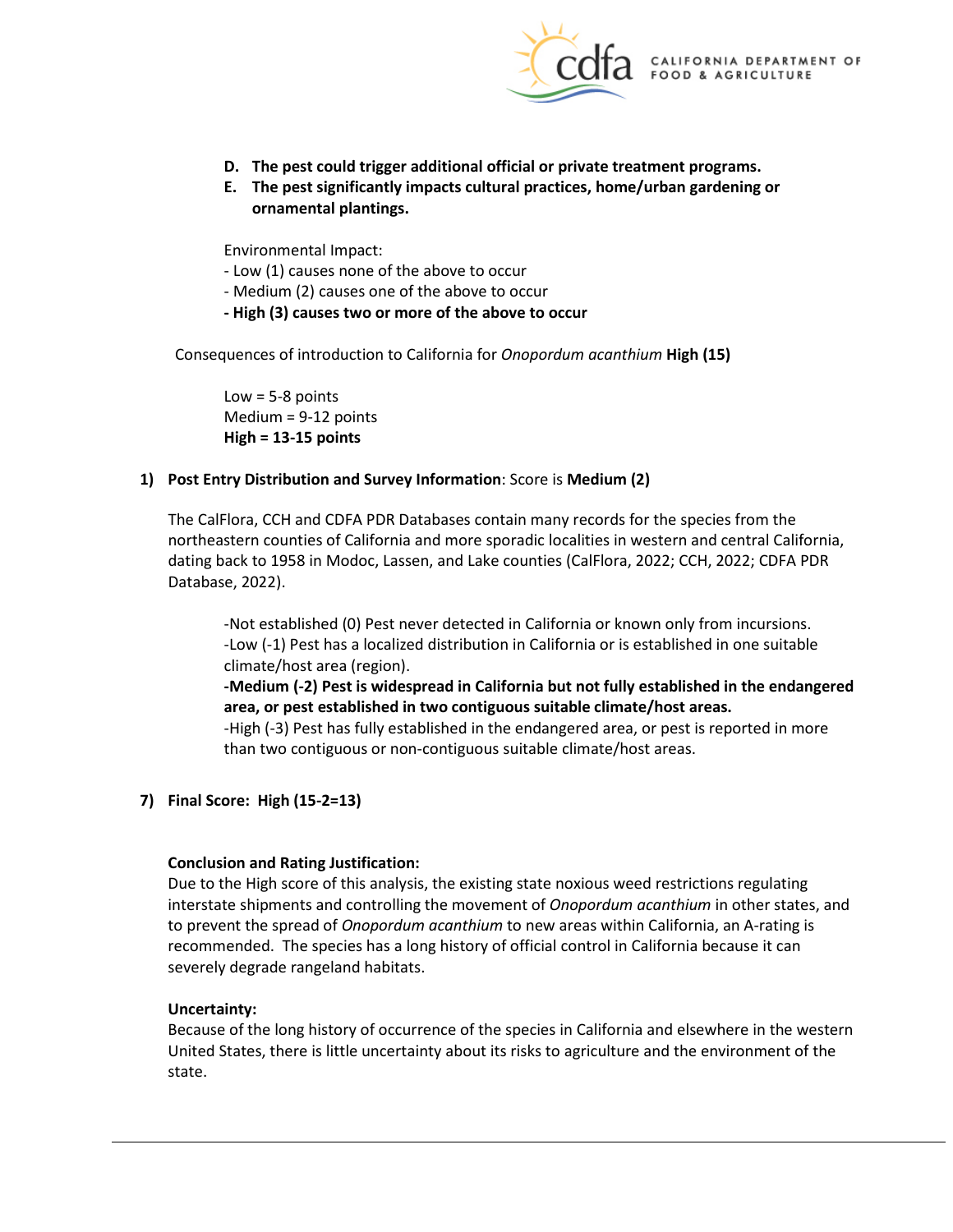

#### **References**

[Calflora:](https://www.calflora.org/) Information on California plants for education, research and conservation, with data contributed by public and private institutions and individuals, including the [Consortium of California](http://ucjeps.berkeley.edu/consortium/about.html)  [Herbaria.](http://ucjeps.berkeley.edu/consortium/about.html) 2020. Berkeley, California[. https://www.calflora.org/A](https://www.calflora.org/7)ccessed: April 4, 2022

 California Department of Food and Agriculture (CDFA), Plant Pest Diagnostics Branch, Pest and Damage Record (PDR) Database. Accessed April 4, 2022.

 Cavers, P., Qaderi, M., Threadgill, P., & Steel, M. 2011. The Biology of Canadian Weeds. 147. *Onopordum acanthium* L. Canadian Journal of Plant Science, 91(4), 739-758. <https://cdnsciencepub.com/doi/full/10.4141/cjps10195>Accessed May 4, 2021

Commonwealth Agricultural Bureaux International (CABI) 2021, *Onopodium acanthium*. Invasive Species Compendium. Wallingford, UK: CAB International.<https://www.cabi.org/isc/datasheet/37456> Accessed May 4, 2021

Consortium of California Herbaria (CCH). 2022.<https://ucjeps.berkeley.edu/consortium>Accessed March 16, 2022

 DiTomaso, J and Kyser, G.B *et al*. 2013. Weed Control in Natural Areas in the Western United States. Weed Research and Information Center, University of California. 544pp. [https://wric.ucdavis.edu/information/natural%20areas/wr\\_O/Onopordum.pdf](https://wric.ucdavis.edu/information/natural%20areas/wr_O/Onopordum.pdf) Accessed May 2, 2021

 Keil, D. 2006. *Onopordum* Linnaeus. Pp. 87-88 in Flora of North America Editorial Committee (eds.). Flora of North America North of Mexico. Volume 19. Magnoliophyta: Asteridae, Part 6: Asteraceae, Part 1. Oxford University Press, New York and Oxford.

National Plant Board (NPB), State Law and Regulation Summaries[. https://nationalplantboard.org/laws](https://nationalplantboard.org/laws-and-regulations/)[and-regulations/](https://nationalplantboard.org/laws-and-regulations/) Accessed June 2, 2021

 Qaderi, M.M., Cavers, P.B. and Bernards, M.A. (2002), Seed bank dynamics of *Onopordum acanthium*: emergence patterns and chemical attributes. Journal of Ecology, 90: 672-683. <https://doi.org/10.1046/j.1365-2745.2002.00708>Accessed June 4, 2021

Schuster, M. and Prather, T.S. 2003. Scotch Thistle *Onopordum acanthium*, PNW 569. A Pacific Northwest Extension Publication. University of Idaho, Oregon State University, Washington State University.

(The) International Plant Names Index (IPNI) and World Checklist of Selected Plant Families 2022. Published on the Internet at <http://www.ipni.org>an[d http://apps.kew.org/wcsp/](http://apps.kew.org/wcsp/)  Accessed June 4, 2021

 United States Department of Agriculture (USDA), Agricultural Marketing Service (AMS). 2022. State Noxious-Weed Seed Requirements Recognized in the Administration of the Federal Seed Act.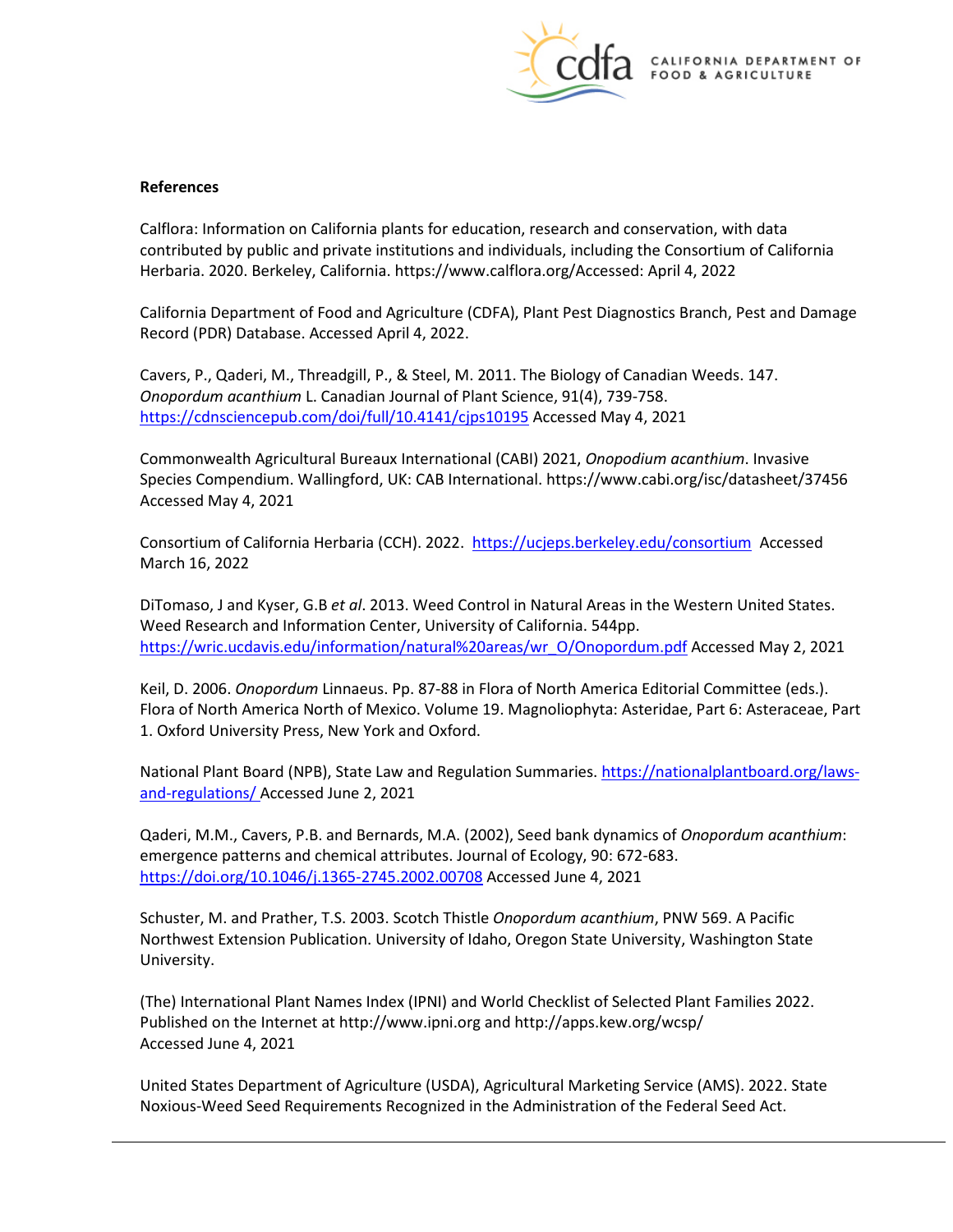

 <https://www.ams.usda.gov/sites/default/files/media/StateNoxiousWeedsSeedList.pdf>Accessed April 4, 2022.

 United States Department of Agriculture (USDA), Agricultural Research Service (ARS), National Plant Germplasm System. 2022. Germplasm Resources Information Network (GRIN Taxonomy). National [grin.gov/gringlobal/taxon/taxonomydetail?id=104466](https://npgsweb.ars-grin.gov/gringlobal/taxon/taxonomydetail?id=104466) Accessed April 4, 2022 Germplasm Resources Laboratory, Beltsville, Maryland. URL: [https://npgsweb.ars-](https://npgsweb.ars-grin.gov/gringlobal/taxon/taxonomydetail?id=104466)

Author Contact: [Courtney.Albrecht@cdfa.ca.gov](mailto:Courtney.Albrecht@cdfa.ca.gov)

 **Responsible Party:** Robert Price, Primary State Botanist; California Department of Food & Agriculture; Seed Laboratory and Herbarium; 3294 Meadowview Road, Sacramento, CA 95832; (916) 738-6700; [permits@cdfa.ca.gov.](mailto:permits@cdfa.ca.gov)

### **\*Comment Period: 04/27/2022 through 06/11/2022**

#### **\*NOTE:**

You must be registered and logged in to post a comment. If you have registered and have not received the registration confirmation, please contact us at [permits\[@\]cdfa.ca.gov](https://permits[@]cdfa.ca.gov).

#### **Comment Format:**

 commented on, as shown below. Comments should refer to the appropriate California Pest Rating Proposal Form subsection(s) being

#### **Example Comment:**

 Consequences of Introduction: 1. Climate/Host Interaction: [Your comment that relates to "Climate/Host Interaction" here.]

- $\cdot$  Posted comments will not be able to be viewed immediately.
- Contain inappropriate language which is not germane to the pest rating proposal; ❖ Comments may not be posted if they:

 Contains defamatory, false, inaccurate, abusive, obscene, pornographic, sexually oriented, threatening, racially offensive, discriminatory or illegal material;

Violates agency regulations prohibiting sexual harassment or other forms of discrimination;

Violates agency regulations prohibiting workplace violence, including threats.